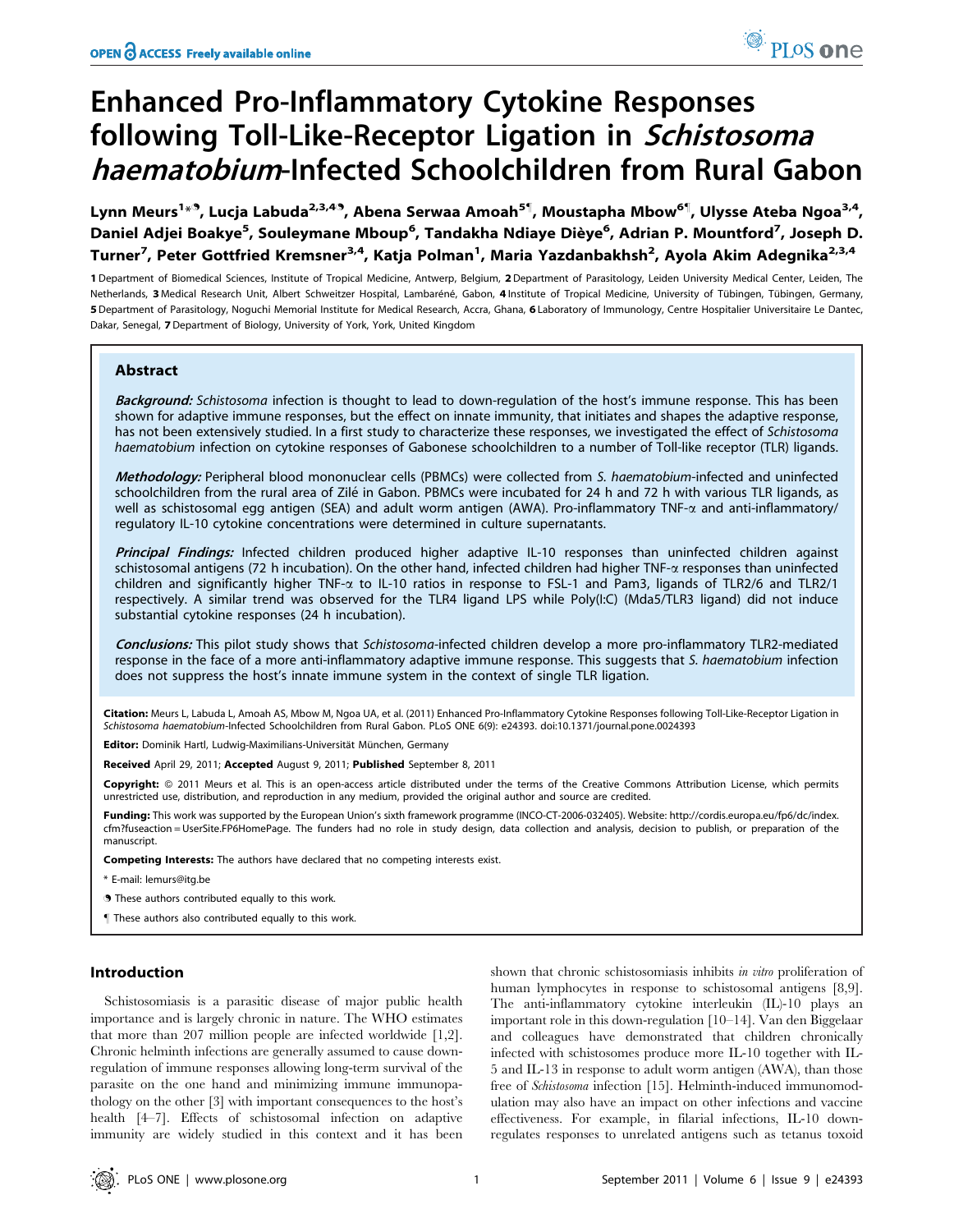[16,17]. Similar mechanisms might explain the impaired reaction to tetanus toxoid observed in Schistosoma mansoni-infected individuals [18]. Another feature of IL-10 is that it might suppress atopy in Schistosoma haematobium-infected children [15,19].

Although it is becoming clearer how chronic schistosomiasis impacts on adaptive immune responses in terms of immunoregulation, the effects of schistosomal infection on innate immunity is a less studied area. In general, the innate immune system detects invading pathogens through a set of 'pattern-recognition receptors' (PRRs) which recognize 'pathogen-associated molecular patterns' (PAMPs) [20,21]. Engagement of PRRs, such as Toll-like receptors (TLRs) initiates early immune events prior to the full activation of adaptive immunity. TLRs act as homo- (e.g. TLR3 or TLR4) or heterodimers (e.g. TLR2/1 or TLR2/6), or in combination with other PRRs such as C-type lectins. Most TLRs induce IL-12p70 which in turn promotes differentiation of Th1 cells and inflammatory responses, characterized by production of tumor necrosis factor  $\alpha$  (TNF- $\alpha$ ) and interferon  $\gamma$  (IFN- $\gamma$ ). On the other hand, C-type lectins can be in part responsible for the induction of anti-inflammatory responses [22]. The interplay between innate receptors is thought to form the signals that will determine the development of adaptive immune responses [21,23].

The present study is part of the SCHISTOINIR project that aims to explore innate immune responses in schistosomiasis (for further information: www.york.ac.uk/res/schistoinir). This pilot study was set out to investigate how chronic schistosomiasis affects the peripheral blood mononuclear cell (PBMC) response to various TLR ligands. Here, we report the results from children living in a S. haematobium-endemic rural area near Lambaréné, Gabon.

## Methods

#### Ethics statement

The study was approved by the "Comité d'Ethique Regional Independent de Lambaréné" (CERIL). Written informed consent was obtained from parents or legal guardians of all children participating prior to inclusion into the study.

#### Study site and population

This pilot study was performed in Zilé, a rural area situated 16 km from Lambaréné, Gabon [24,25]. This area is endemic for S. haematobium, but with important focal differences. Within Zilé there are two smaller communities, one with high (PK15) and one with low transmission (PK17), 2 km apart from each other. In June and July 2008, we recruited 17 S. haematobium-infected schoolchildren from PK15 and 13 uninfected from PK17, and compared their immune profiles. Study participants had no history of antihelminthic treatment within the last 3 months prior to this study.

#### Parasitological examination

S. haematobium infection was determined a maximum of seven days prior to blood collection by examining the residue of 10 ml of urine passed through a filter of 12-um pore-size (Millipore). Children were classified as S. haematobium-infected if at least one S. haematobium egg was detected in the urine, or uninfected if three consecutive urine samples were negative. Geometric mean infection intensity was calculated for infected children using the first urine reading. Infections with intestinal helminths Ascaris lumbricoides and Trichuris trichiura were determined by analyzing one fresh stool sample using the Kato-Katz method 30–45 minutes after preparation [26]. Necator americanus larvae were detected in a 7-day coproculture of the same stool sample. To this end the classical charcoal culture procedure was used [27–29]. Infection

with Plasmodium falciparum and microfilaria was determined by Giemsa-stained thick blood smears [30].

After collection of blood samples, all S. haematobium-infected children were treated with a single dose of praziquantel (40 mg/ kg), and those with intestinal helminths were given a single dose of albendazole (400 mg). Children with other infections or clinical complaints were provided with appropriate medical care.

#### Hematology

Hematological parameters were analyzed using the  $ADVIA^{\circledR}$ 120 Hematology System (Bayer Health Care) and erythrocyte sedimentation rate was determined manually.

#### PBMC cultures

PBMCs were isolated from heparinized venous blood by density centrifugation on Ficoll (AZL pharmacy, The Netherlands) and cultured in  $200 \mu l$  of IMDM supplemented with  $5\%$  fetal bovine serum (Greiner Bio-One), 100 U/ml penicillin (Astellas), 10 µg/ml streptomycin, 1 mM pyruvate and 2 mM L-glutamine (Sigma) in 96 well round bottom plates (Nunc). PBMCs were seeded at  $1\times10^6$  cells/ well for stimulation with schistosomal egg antigen (SEA) or adult worm antigen (AWA), and at  $5\times10^5$  cells/well for stimulation with specific TLR ligands and phyto-hemagglutinin (PHA; positive control). IMDM medium was used as a negative control. Supernatants were collected after 24 h and 72 h of incubation at  $37^{\circ}$ C in a  $5\%$  CO<sub>2</sub> atmosphere and stored at  $-80^{\circ}$ C until cytokine analysis.

#### Innate and adaptive stimuli

A panel of four TLR ligands was used:

- 1. TLR2/1 ligand, Pam3CSK4 (Pam3), a synthetic bacterial triacylated lipopeptide (final concentration of 100 ng/ml; EMC microcollections GmbH),
- 2. TLR2/6 ligand, FSL-1, a synthetic diacylated lipoprotein mimicking the N-terminal part of LP44 from Mycoplasma salivarium (50 ng/ml; InvivoGen),
- 3. TLR3 ligand polyinosinic-polycytidylic acid (poly(I:C)), a synthetic analogue of viral double-stranded RNA  $(50 \mu g/ml)$ ; InvivoGen),
- 4. TLR4 ligand, ultrapure lipopolysaccharide (LPS) derived from Escherichia coli (100 ng/ml; InvivoGen).

In addition to the classical innate ligands, we used the schistosomal antigen-containing products SEA and AWA from S. haematobium at a final concentration of 10  $\mu$ g protein/ml. Purified PHA (Remel) was used as a positive control at a final concentration of 2  $\mu$ g/ml.

#### Cytokine analysis

Two cytokines were measured in this pilot study; one key proinflammatory cytokine, TNF- $\alpha$  [31–33], and the anti-inflammatory/regulatory cytokine IL-10 [12,34–37]. Cytokine concentrations were measured in supernatants from single PBMC cultures by ELISA according to the manufacturer's instructions, using half of the reaction volume (PeliKine Compact<sup>TM</sup>, Human TNF- $\alpha$  and IL-10 ELISA kit, Sanquin).

A pro-inflammatory index was computed as the TNF-a: IL-10 ratio upon stimulation relative to the spontaneously produced TNF-a: IL-10 ratio (i.e. in medium):

$$
\frac{[TNF\!-\!\alpha]_{stimulus\ A}/[IL\!-\!10]_{stimulus\ A}}{[TNF\!-\!\alpha]_{medium}/[IL\!-\!10]_{medium}}
$$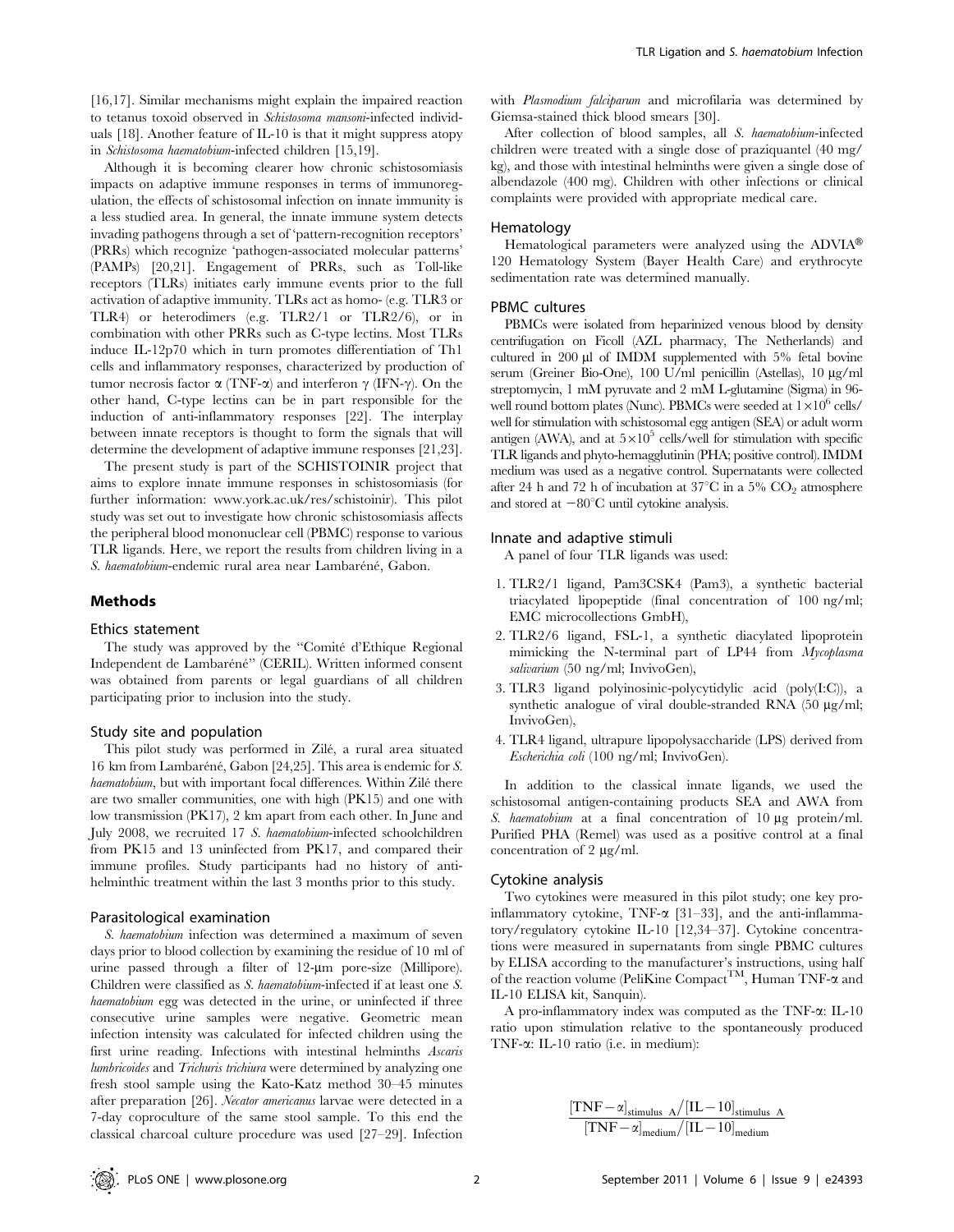## Statistical analysis

Differences between schistosome-infected and uninfected groups were determined by the Fisher's exact test for sex and intestinal helminth infections and by the Mann-Whitney U test for helminth infection intensity, body mass index (BMI) and hematological parameters. Age was normally distributed and differences between infection groups were tested using the independent student's T test. As cytokine concentrations were not normally distributed, nonparametric tests were used. Differences in an individual's cytokine response to different stimuli (e.g. medium versus stimulus-induced cytokine concentration, or ratio) were tested by the Wilcoxon matched-pair signed-rank test.

Differences between infection groups in cytokine concentrations and pro-inflammatory indices were tested by the Mann-Whitney U test. Cytokine concentrations were corrected for spontaneous cytokine production. This was done by subtracting the spontaneously induced cytokine concentration (i.e. in medium) from the stimulus-induced cytokine concentration. For the pro-inflammatory index, this was done by dividing the stimulus-induced ratio by the spontaneously induced ratio (see formula above). Similarly, Spearman's  $\rho$  was calculated to estimate the correlation between cytokine responses and infection intensity.

SPSS 18.0 (SPSS Inc.) and GraphPad Prism 5 (GraphPad Software, Inc.) were used for statistical analysis. Results were considered significant when the  $p$ -value was  $\leq 0.05$ .

## Results

## Characteristics of the study population

Table 1 shows that the demographic, parasitological and hematological characteristics of the infected and uninfected groups TLR Ligation and S. haematobium Infection

of schoolchildren were comparable. Although S. haematobiuminfected children tended to be more anemic and to have higher eosinophil levels, there were no significant differences between the groups for any of the parameters. In addition, the prevalence and infection intensity of A. lumbricoides, T. trichiura or N. americanus did not significantly differ between S. haematobium-positive and negative children (data not shown for infection intensity). S. haematobium infection intensities were low  $(<50 \text{ egy}/10 \text{ ml})$  in 14/ 17 infected children [38]. Malaria and filariasis are endemic in this area [39]. However, only one study participant was infected with P. falciparum and one with microfilariae.

#### Cytokine responses to TLR-ligands

TLR-induced cytokine production by PBMC cultures from infected and uninfected groups was measured at 24 h (Figure 1A, upper panel). While Pam3, FSL-1 and LPS led to substantial and significant cytokine production in both groups compared to medium control, the TLR3 ligand poly(I:C) did not stimulate significant levels of TNF-a or IL-10. Pam3, FSL-1 and LPS tended to induce the production of greater quantities of the proinflammatory cytokine  $TNF-\alpha$  in infected compared to uninfected children (Pam3;  $p<0.01$ ), while the production of IL-10 was comparable between the two groups.

There was a stronger pro-inflammatory index for PBMC responses of infected children (Figure 1B, upper panel) upon TLRstimulation (except poly(I:C)) than those from uninfected children. These differences were significant for both Pam3 and FSL-1  $(p<0.05)$  which are ligands for TLR2.

Furthermore, S. haematobium infection intensity was positively associated with TLR-2- and TLR-4-mediated TNF-a but not with

## Table 1. General characteristics of the study population.

Uninfected **Infected** N  $\sim$  13  $\sim$  17  $\sim$  17  $\sim$  17  $\sim$  17  $\sim$  17  $\sim$  17  $\sim$  17  $\sim$  17  $\sim$  17  $\sim$  17  $\sim$  17  $\sim$  17  $\sim$  17  $\sim$  17  $\sim$  17  $\sim$  17  $\sim$  17  $\sim$  17  $\sim$  17  $\sim$  17  $\sim$  17  $\sim$  17  $\sim$  17  $\sim$  17  $\sim$  17  $\sim$  17  $\sim$ Age (mean (range)) 11.4 y (7–16) 10.2 y (7–16) 10.2 y (7–16) 11.4 y (7–16) Sex (boys/girls) 8/5 9/8 BMI (median (interquartile range)) 15.5 kg/m<sup>2</sup> (2.83) 15.7 kg/m<sup>2</sup> (1.64) S. haematobium infection intensity (geometric mean (range) Not applicable 9.8 eggs/10 ml (1–1002) Intestinal helminth infection (n/total) 5/12 5/11 N. americanus infection(n/total) 1\*/12 2/12 A. lumbricoides infection (n/total) and the control of the control of  $2^{**}/12$  and  $2^{**}/11$   $2^{**}/11$ T. trichiura infection (n/total) 4\*\*\*/12 2\*\*/11 Malaria (n/total) 1/12 0/17 Microfilariasis (n/total) 0/12 1/17 Erythrocyte sedimentation rate (median (range)) 15 mm/h (6–50) 15 mm/h (10–88) Level of white blood cells (median (range))  $8.70 \cdot 10^3/\mu$  (3.80-10.30)  $7.20 \cdot 10^3/\mu$  (5.00-12.40) Level of lymphocytes (median (range)) 3.22 $\cdot$ 10<sup>3</sup>/µl (1.68–5.00) 3.33 $\cdot$ 10 $^3$ /µl (1.26-4.60) Level of monocytes (median (range))  $0.68 \cdot 10^3/\mu$  (0.36-1.00)  $0.64 \cdot 10^3/\mu$  (0.49–1.04) Level of neutrophils (median (range))  $2.99 \cdot 10^3/\mu$ l (1.06–6.08)  $2.14 \cdot 10^3/\mu$ l (1.05–5.79) Level of eosinophils (median (range))  $0.79 \cdot 10^3/\mu$ I (0.20-1.93)  $1.53 \cdot 10^3/\mu$  (0.50–2.49) Level of basophils (median (range))  $0.09 \cdot 10^3/\mu$ l (0.04–0.27)  $0.07 \cdot 10^3/\mu$  (0.04–0.12) Level of hemoglobin (median (range)) 12.2 g/dl (11.4–13.2) 11.3 g/dl (9.1–13.6)

Thick smears (n = 1) for the diagnosis of blood parasites as well as stool samples (n = 6 for Kato-Katz and n = 5 for coproculture) for the diagnosis of intestinal helminths were missing at random.

\* Including one child with a T. trichiura - N. americanus co-infection.

\*\* Including one child with a T. trichiura - A. lumbricoides co-infection.  $**$  Including one child with a T. trichiura - N. americanus co-infection and another one with a T. trichiura - A. lumbricoides co-infection.

doi:10.1371/journal.pone.0024393.t001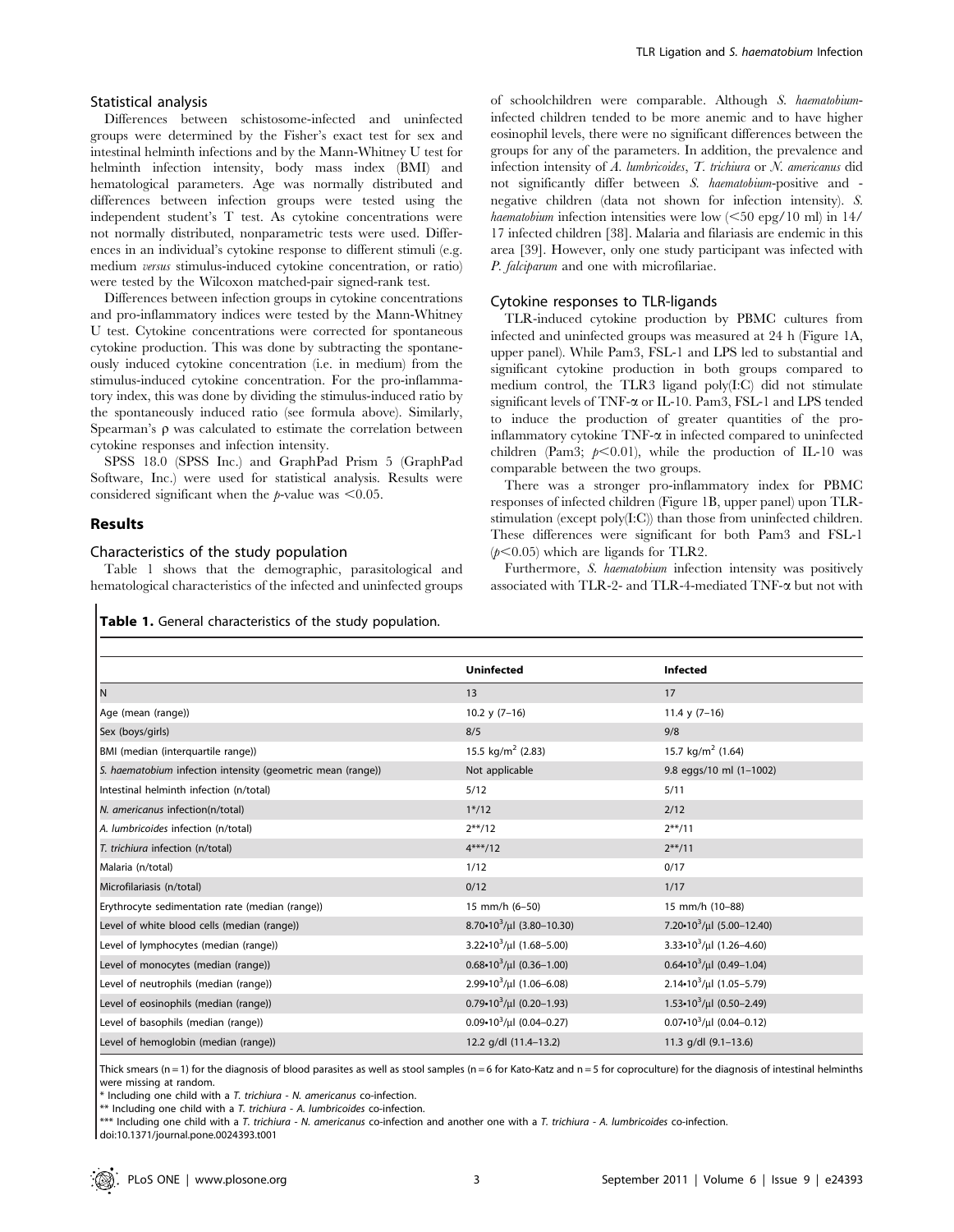

Figure 1. Cytokine production in response to TLR ligands in PBMC cultures. White and grey boxes correspond to S. haematobium-free and infected children respectively with the whiskers indicating minimal and maximal concentrations. \*  $p$  < 0.05; \*\*  $p$  < 0.01. Panel A: At 24 h, the 'innate' time-point, infected children produced significantly more TNF- $\alpha$  in response to the TLR2/1 ligand Pam3CSK4 (Pam3) compared with uninfected children. TLR-mediated IL-10 production did not significantly deviate between infection groups. When innate cytokine responses faded at 72 h, similar trends were observed. These plots were not adjusted for spontaneous cytokine production. Panel B: At both time points, pro-inflammatory indices (i.e. cytokine ratio induced by one of the stimuli relative to the spontaneously produced ratio) induced by the TLR2 ligands, Pam3 and FSL-1, were significantly higher in infected versus uninfected children. doi:10.1371/journal.pone.0024393.g001

IL-10 responses. This was significant for Pam3 ( $\rho$  = 0.80) and FSL- $1 (p = 0.66)$ . Also, pro-inflammatory indices tended to be positively associated with infection intensity (significant for Pam3 with  $\rho = 0.60$ ).

In order to get an idea of the dynamics of the innate response, TLR responses were also measured after 72 h. Cytokine responses to TLR ligands decreased over time, being less pronounced after 72 h. Nevertheless, the difference between infected and uninfected subjects was similar to that observed in 24 h cultures with a largely pro-inflammatory TLR response in infected subjects (Figure 1, lower panels).

#### Cytokine responses to schistosomal products

We examined adaptive immune responses by analyzing cytokine production by PBMCs after 72 h of incubation with schistosomal antigens (Figure 2, lower panels). Since these products not only contain antigenic components but also innate ligands [40–47], cytokine production was assessed at both 24 h (innate) and at 72 h (adaptive response).

SEA- and AWA-induced IL-10 was detected in PBMC culture supernatants after 24 h and increased further in 72 h cultures. IL-10 production in infected children was consistently higher than in uninfected children at 24 h but this difference was only significant

at 72 h: both SEA- and AWA-induced IL-10 responses were significantly higher in infected children at 72 h (Figure 2A).

After 24 h, AWA-stimulated cultures from infected children secreted significant levels of TNF- $\alpha$  ( $p<0.05$  cf. medium), while in uninfected children, antigen-induced TNF-a was only detected after 72 h.

After 24 h, the cytokine ratios following stimulation with schistosomal products seemed more anti-inflammatory than proinflammatory (i.e. increased IL-10: TNF-a; Figure 2B, upper panel). After 72 h, the pro-inflammatory index tended to increase in uninfected children, and was significantly higher than in infected children upon stimulation with AWA (Figure 2B, lower panel).

## **Discussion**

In this pilot study we investigated the effects of chronic Schistosoma infection on TLR-mediated cytokine production. We showed that innate TNF- $\alpha$  responses and TNF- $\alpha$ : IL-10 ratios upon TLR2 stimulation of PBMCs were significantly higher in S. haematobium-infected children compared with those without infection, in the face of enhanced regulatory adaptive responses to schistosomal antigens. This suggests that schistosomal infection is associated with elevated pro-inflammatory TLR2 responses.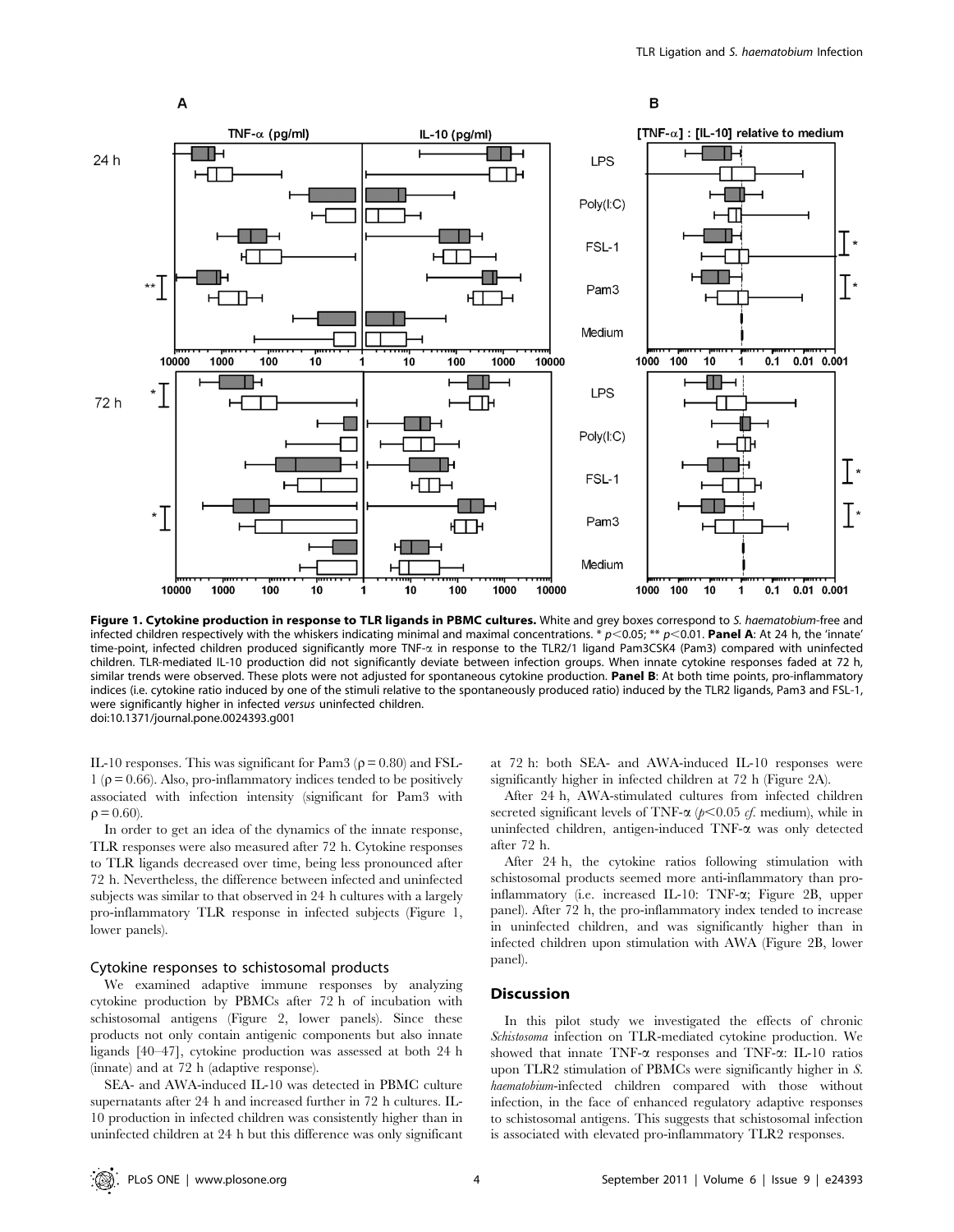

Figure 2. Cytokine production in response to schistosomal products in PBMC cultures. PBMCs were stimulated with schistosomal egg antigen (SEA) or adult worm antigen (AWA). White and grey boxes correspond to S. haematobium-free and infected children respectively with the whiskers indicating minimal and maximal concentrations.  $*\rho$  < 0.05;  $**$  p < 0.01. Panel A: Cytokine production did not differ between groups at 24 h (mainly innate response) but the adaptive IL-10 response after 72 h of incubation to both schistosomal products was significantly higher in infected children than in S. haematobium-free children. Furthermore, only infected children produced a significant innate TNF- $\alpha$  response to schistosomal products at 24 h. These plots are not adjusted for spontaneous cytokine production. Panel B: After 24 h (predominantly innate), most cytokine ratios induced by schistosomal products were more anti-inflammatory than the ratios induced by medium alone. When the adaptive response had developed after 72 h however, only infected children produced significant anti-inflammatory cytokine balances while pro-inflammatory indices were lower in infected children than in uninfected children (AWA;  $p<0.05$ ). doi:10.1371/journal.pone.0024393.g002

While cytokine responses upon TLR stimulation tended to decrease over time, the reverse was seen after stimulation with schistosomal products. Although at 24 h, TNF- $\alpha$  levels tended to be more pronounced in infected than in uninfected children, analogous with the observed TLR-mediated cytokine responses, after 72 h of stimulation, PMBCs from S. haematobium-infected children produced significantly more IL-10 than uninfected children, as has been described elsewhere [15]. Schistosomal products are more complex than single TLR stimuli. SEA and AWA stimulate the innate immune system through TLRs, C-type lectins and other innate receptors [40–47] but in addition, they contain antigens which can be processed and presented to the T cell receptor forming the basis of acquired immune responses. Schistosomal products are thus able to activate both innate and adaptive pathways. This may explain the observed trend of an initial pro-inflammatory-like immune response. Concurrent with a fading innate cytokine response, a clear anti-inflammatory adaptive response comprising elevated IL-10 was detected in infected children at 72 h.

To our knowledge there are only two other human studies on TLR-mediated cytokine profiles in schistosomiasis. Van der Kleij et al. reported reduced TLR responses in Gabonese S. haematobiuminfected as compared to uninfected children [24]. These results seem to contradict the current findings, but can be explained by differences in the selection of the uninfected control groups. While in the present study both infected and uninfected children were from the same S. haematobium-endemic rural area (Zilé), Van der Kleij et al. recruited the uninfected control group from a nonendemic neighboring semi-urban area to ensure that the negative subjects were truly negative with no history of exposure. However, when we examined the dataset of the Van der Kleij study to compare the infected  $(n = 5)$  and uninfected  $(n = 10)$  groups from the same rural area of Zilé, infected children tended to produce higher TNF- $\alpha$  levels as well as higher pro-inflammatory indices in response to LPS than their uninfected counterparts, which is in line with our results.

The second study of TLR-mediated cytokine profiles was carried out in Brazil and also corresponds with our results. Although they did not highlight it, Montenegro et al. showed that 48 h whole blood cultures from S. mansoni-infected adults produced more TNF- $\alpha$  than those of uninfected adults in response to LPS [48].

In addition, a mouse model of infection pointed towards a similar association between TLR function and schistosomal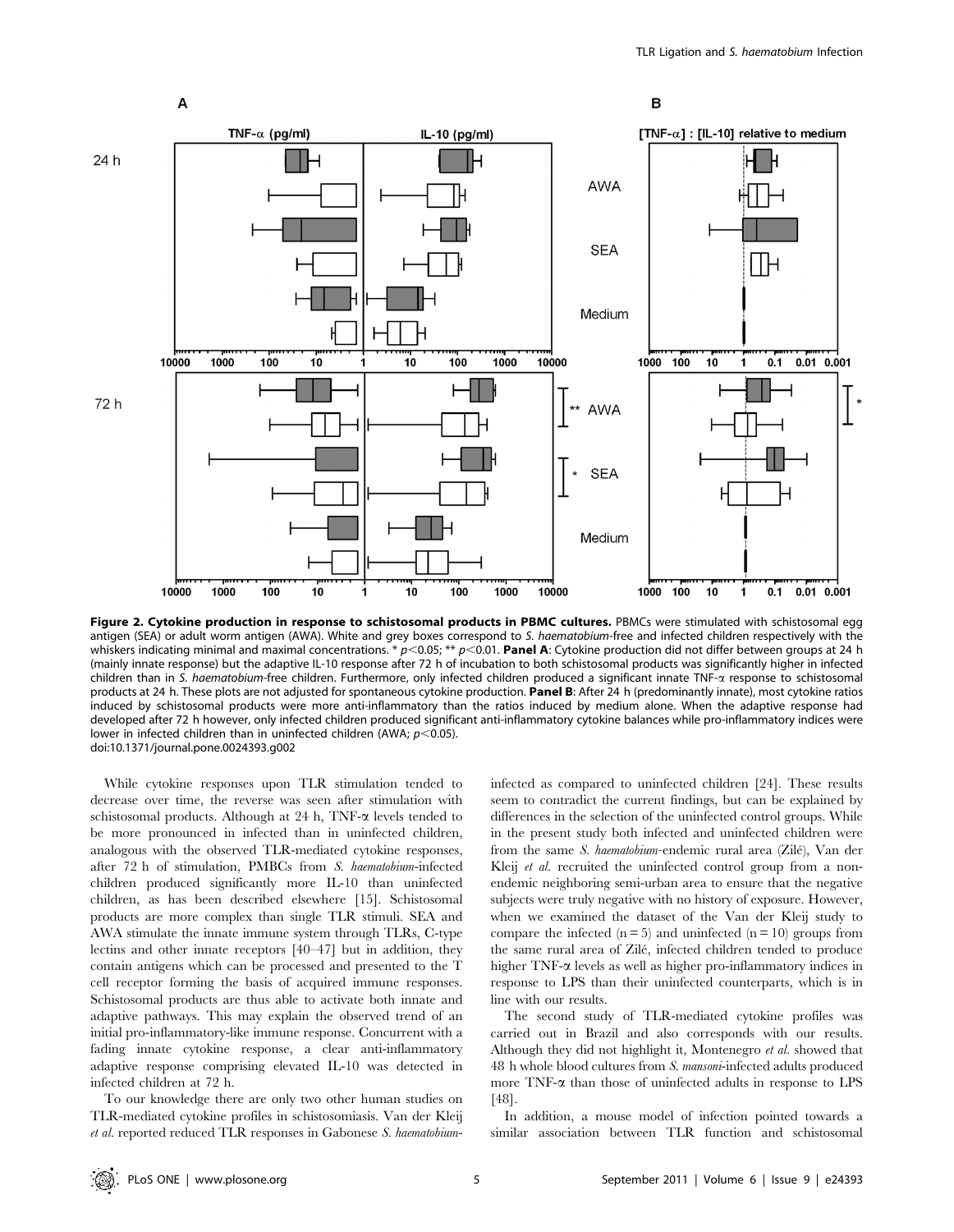infection and suggests that schistosomal infection induces elevated pro-inflammatory TLR responses [49].

Few field studies on TLR responses in other helminth infections than schistosomiasis have been published and show varying results. In contrast to S. haematobium infection, a negative association has been found between infection with the filarial nematode Wuchereria bancrofti and intracellular pro-inflammatory cytokine expression upon TLR stimulation in lymphocytes and monocytes in a population in South India  $[50,51]$ . In addition, W. bancrofti was associated with reduced pro-inflammatory cytokine responses upon TLR stimulation of PBMCs in a population from the same area with latent tuberculosis [52]. On the other hand, Jackson et al. showed infections with intestinal nematodes, i.e. hookworm and Trichuris trichiura, to be associated with pro-inflammatory cytokine production, but not with regulatory cytokine production, upon TLR2 and TLR4 stimulation of monocytes from children from Pemba Island [53]. Apparently, the effect of helminth infections on the innate immune responses is species specific; some helminth species may be associated with more pro-inflammatory TLR responses while other helminths are associated with more antiinflammatory TLR responses. In the present study, S. haematobiuminfected and uninfected children did not significantly differ with respect to the number and species of other helminth infections. However, information on soil-transmitted helminth infections was not available for some of the participants and we cannot entirely rule out that these infections may have altered the observed innate cytokine responses. In addition, other parasites such as malaria may influence immune balances [54]. The duration as well as the intensity of infection might further influence innate immune responses. It is therefore important to confirm our findings in a larger study population and in varying epidemiological settings.

#### References

- 1. Chitsulo L, Engels D, Montresor A, Savioli L (2000) The global status of schistosomiasis and its control. Acta Trop 77: 41–51.
- 2. WHO website. Available: www.who.int/mediacentre/factsheets/fs115/en/index. html. Accessed 2011 Aug 11.
- 3. Burke ML, Jones MK, Gobert GN, Li YS, Ellis MK, et al. (2009) Immunopathogenesis of human schistosomiasis. Parasite Immunol 31: 163–176.
- 4. Diaz A, Allen JE (2007) Mapping immune response profiles: the emerging scenario from helminth immunology. Eur J Immunol 37: 3319–3326.
- 5. Maizels RM, Yazdanbakhsh M (2003) Immune regulation by helminth parasites: cellular and molecular mechanisms. Nat Rev Immunol 3: 733–744.
- 6. King CH, Dangerfield-Cha M (2008) The unacknowledged impact of chronic schistosomiasis. Chronic Illn 4: 65–79.
- 7. Gryseels B, Polman K, Clerinx J, Kestens L (2006) Human schistosomiasis. Lancet 368: 1106–1118.
- 8. Grogan JL, Kremsner PG, Deelder AM, Yazdanbakhsh M (1998) Antigenspecific proliferation and interferon-gamma and interleukin-5 production are down-regulated during Schistosoma haematobium infection. J Infect Dis 177: 1433–1437.
- 9. Rocklin RE, Brown AP, Warren KS, Pelley RP, Houba V, et al. (1980) Factors that modify the cellular-immune response in patients infected by Schistosoma mansoni. J Immunol 125: 1916–1923.
- 10. King CL, Medhat A, Malhotra I, Nafeh M, Helmy A, et al. (1996) Cytokine control of parasite-specific anergy in human urinary schistosomiasis. IL-10 modulates lymphocyte reactivity. J Immunol 156: 4715–4721.
- 11. Wamachi AN, Mayadev JS, Mungai PL, Magak PL, Ouma JH, et al. (2004) Increased ratio of tumor necrosis factor-alpha to interleukin-10 production is associated with Schistosoma haematobium-induced urinary-tract morbidity. J Infect Dis 190: 2020–2030.
- 12. Booth M, Mwatha JK, Joseph S, Jones FM, Kadzo H, et al. (2004) Periportal fibrosis in human Schistosoma mansoni infection is associated with low IL-10, low IFN-gamma, high TNF-alpha, or low RANTES, depending on age and gender. J Immunol 172: 1295–1303.
- 13. Montenegro SM, Miranda P, Mahanty S, Abath FG, Teixeira KM, et al. (1999) Cytokine production in acute versus chronic human Schistosomiasis mansoni: the cross-regulatory role of interferon-gamma and interleukin-10 in the responses of peripheral blood mononuclear cells and splenocytes to parasite antigens. J Infect Dis 179: 1502–1514.
- 14. Mwatha JK, Kimani G, Kamau T, Mbugua GG, Ouma JH, et al. (1998) High levels of TNF, soluble TNF receptors, soluble ICAM-1, and IFN-gamma, but

In conclusion, this pilot study on innate immune responses in schistosomiasis shows a more pro-inflammatory response to single TLR2 ligands in the face of an anti-inflammatory adaptive immune response in S. haematobium-infected children. Whilst the precise biological mechanisms for these observations remain to be ascertained, it seems that the commonly accepted view that schistosomal infection suppresses the host's immune system does not hold for ligation of single TLRs. Many receptors – TLRs as well as non-TLRs such as C-type lectins – are involved in innate signaling and their interactions as well as down-stream pathways are at the basis of the immune response to invading pathogens [21,55]. Given the fact that a *Schistosoma* worm is a complex mix of ligands stimulating the innate immune system, further research into this innate cross-talk is necessary.

## Acknowledgments

We thank all school children and the Zilé community for their cooperation. Furthermore, we thank Yvonne Kruize for the training she has provided, Sunny Sapthu and Alwin van der Ham for performing most of the ELISAs, Anne Marie Nkoma, Teddy Mabamba, Olivier Kouma and Paule Valerie Mbadinga from the Medical Research Unit of the Albert Schweitzer Hospital in Lambaréné who collected and analyzed stool and urine samples. We would also like to thank Joris Menten from the Institute of Tropical Medicine in Antwerp and Linda May from LUMC for their help on the statistical analysis.

#### Author Contributions

Conceived and designed the experiments: A.Adegnika LL MY LM KP DB SM TD AM JT PK. Performed the experiments: A.Adegnika A.Amoah LL MM LM UN. Analyzed the data: LM LL A.Amoah MY KP. Contributed reagents/materials/analysis tools: MY. Wrote the paper: LM MY KP.

low levels of IL-5, are associated with hepatosplenic disease in human schistosomiasis mansoni. J Immunol 160: 1992–1999.

- 15. van den Biggelaar AH, van Ree R, Rodrigues LC, Lell B, Deelder AM, et al. (2000) Decreased atopy in children infected with Schistosoma haematobium: a role for parasite-induced interleukin-10. Lancet 356: 1723–1727.
- 16. Nookala S, Srinivasan S, Kaliraj P, Narayanan RB, Nutman TB (2004) Impairment of tetanus-specific cellular and humoral responses following tetanus vaccination in human lymphatic filariasis. Infect Immun 72: 2598–2604.
- 17. Cooper PJ, Espinel I, Paredes W, Guderian RH, Nutman TB (1998) Impaired tetanus-specific cellular and humoral responses following tetanus vaccination in human onchocerciasis: a possible role for interleukin-10. J Infect Dis 178: 1133–1138.
- 18. Sabin EA, Araujo MI, Carvalho EM, Pearce EJ (1996) Impairment of tetanus toxoid-specific Th1-like immune responses in humans infected with Schistosoma mansoni. J Infect Dis 173: 269–272.
- 19. Smits HH, Hammad H, van Nimwegen M, Soullie T, Willart MA, et al. (2007) Protective effect of Schistosoma mansoni infection on allergic airway inflammation depends on the intensity and chronicity of infection. J Allergy Clin Immunol 120: 932–940.
- 20. Iwasaki A, Medzhitov R (2004) Toll-like receptor control of the adaptive immune responses. Nat Immunol 5: 987–995.
- 21. Lee MS, Kim YJ (2007) Signaling pathways downstream of pattern-recognition receptors and their cross talk. Annu Rev Biochem 76: 447–480.
- 22. Geijtenbeek TB, Gringhuis SI (2009) Signalling through C-type lectin receptors: shaping immune responses. Nat Rev Immunol 9: 465–479.
- 23. Chang ZL (2010) Important aspects of Toll-like receptors, ligands and their signaling pathways. Inflamm Res 59: 791–808.
- 24. van der Kleij D, van den Biggelaar AH, Kruize YC, Retra K, Fillie Y, et al. (2004) Responses to Toll-like receptor ligands in children living in areas where schistosome infections are endemic. J Infect Dis 189: 1044–1051.
- 25. Retra K, van Riet E, Adegnika AA, Everts B, van Geest S, et al. (2008) Immunologic activity of schistosomal and bacterial TLR2 ligands in Gabonese children. Parasite Immunol 30: 39–46.
- 26. Katz N, Chaves A, Pellegrino J (1972) A simple device for quantitative stool thick-smear technique in Schistosomiasis mansoni. Rev Inst Med Trop Sao Paulo 14: 397–400.
- 27. Reiss D, Harrison LM, Bungiro R, Cappello M (2007) Short report: an agar plate method for culturing hookworm larvae: analysis of growth kinetics and infectivity compared with standard coproculture techniques. Am J Trop Med Hyg 77: 1087–1090.